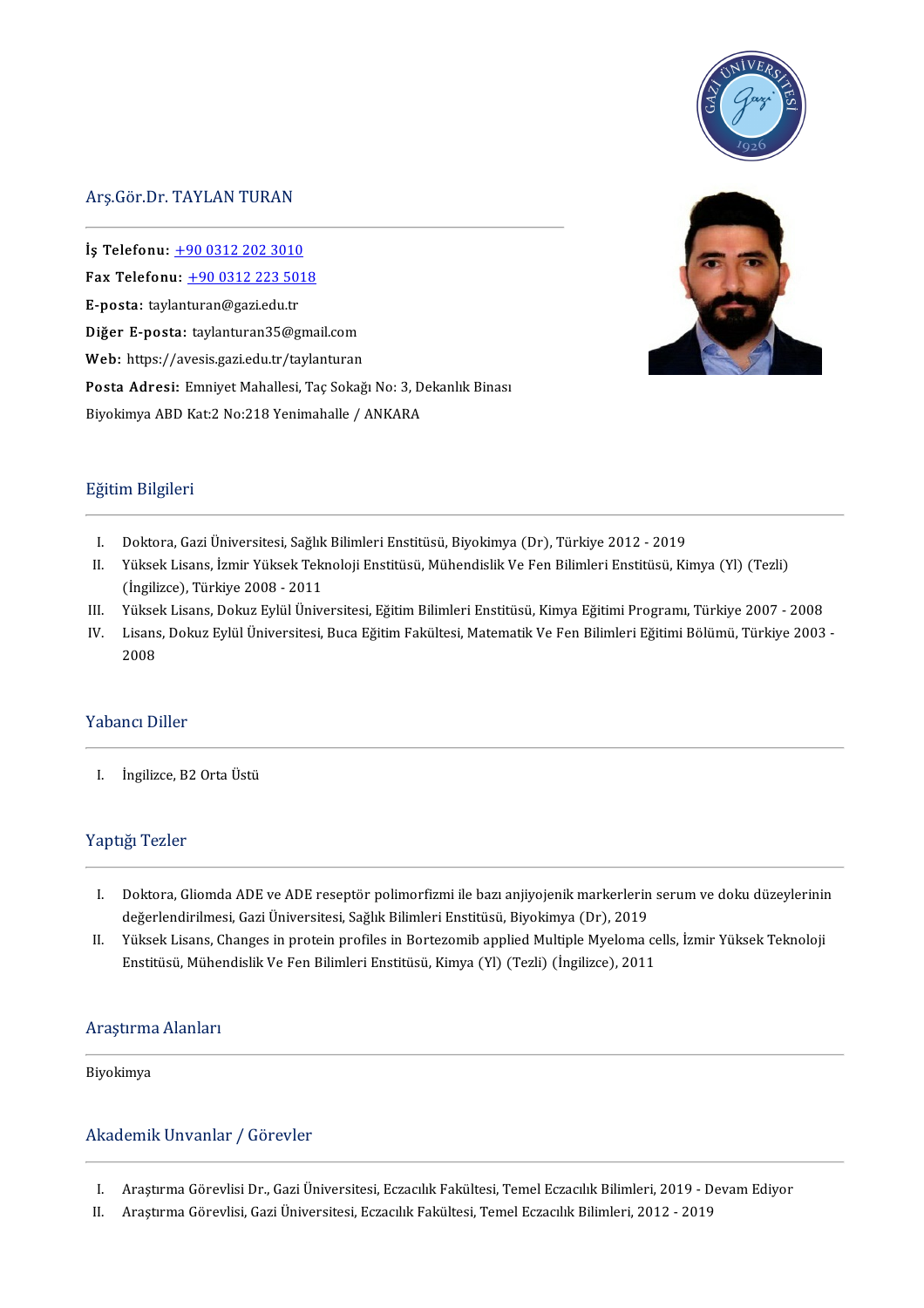- III. Araştırma Görevlisi, İzmir Yüksek Teknoloji Enstitüsü, Fen Fakültesi, Kimya Bölümü, 2012 2012<br>IV. Arastırma Görevlisi, Ondokuz Mayıs Üniversitesi, Fen-Edebiyat Fakültesi, Kimya Bölümü, 2011 2
- IV. AraştırmaGörevlisi,OndokuzMayısÜniversitesi,Fen-EdebiyatFakültesi,KimyaBölümü,2011-2011

## Akademik İdari Deneyim

- I. FakülteÖzDeğerlendirmeKomitesi,GaziÜniversitesi,EczacılıkFakültesi,TemelEczacılıkBilimleri,2016-Devam **Fakülte**<br>Ediyor<br>Eğitim f I. Fakülte Öz Değerlendirme Komitesi, Gazi Üniversitesi, Eczacılık Fakültesi, Temel Eczacılık Bilimleri, 2016 - De<br>Ediyor<br>II. Eğitim Öğretim ve Dış İlişkiler Kurum Koordinatörlüğü, Gazi Üniversitesi, Eczacılık Fakültesi, T
- Ediyor<br>Eğitim Öğretim ve Dış İ<br>Bilimleri, 2019 2020 Bilimleri, 2019 - 2020<br>Verdiği Dersler

- I. Mezuniyet Projesi I Uygulama, Lisans, 2020 2021<br>II. Mezunivet Projesi I. Lisans. 2020 2021
- II. Mezuniyet Projesi I, Lisans, 2020 2021<br>III. Mezunivet Projesi II. Lisans. 2020 2021
- III. Mezuniyet Projesi II, Lisans, 2020 2021<br>IV. Mezunivet Projesi II Uvgulama, Lisans, 20
- Mezuniyet Projesi II Uygulama, Lisans, 2020 2021

## SCI, SSCI ve AHCI İndekslerine Giren Dergilerde Yayınlanan Makaleler

- I. SerumINHB levels and ACE gene I/D polymorphismwith increased risk for unexplained infertility Serum INHB levels and ACE gene I/D p<br>TURAN T., Pekel A., Duvan Z. C. , GÖNENÇ A.<br>JOUPMAL OF PLOCHEMISTPY, silt 170, sa 3 4 Serum INHB levels and ACE gene I/D polymorphism with increased risk for unex<br>TURAN T., Pekel A., Duvan Z. C. , GÖNENÇ A.<br>JOURNAL OF BIOCHEMISTRY, cilt.170, sa.2, ss.245-253, 2021 (SCI İndekslerine Giren Dergi)<br>Changes in p TURAN T., Pekel A., Duvan Z. C. , GÖNENÇ A.<br>JOURNAL OF BIOCHEMISTRY, cilt.170, sa.2, ss.245-253, 2021 (SCI İndekslerine Giren Dergi)<br>II. Changes in protein profiles of multiple myeloma cells in response to bortezomib<br>Turen
- JOURNAL OF BIOCHEMISTRY, cilt.170<br>Changes in protein profiles of mi<br>Turan T., Sanli-Mohamed G., Baran Y.<br>LEUKEMIA & LYMPHOMA, cilt.54, co.5 Changes in protein profiles of multiple myeloma cells in response to bortezomi<br>Turan T., Sanli-Mohamed G., Baran Y.<br>LEUKEMIA & LYMPHOMA, cilt.54, sa.5, ss.1061-1068, 2013 (SCI İndekslerine Giren Dergi)<br>The impertance of pr
- Turan T., Sanli-Mohamed G., Baran Y.<br>LEUKEMIA & LYMPHOMA, cilt.54, sa.5, ss.1061-1068, 2013 (SCI Indekslerine Giren Dergi)<br>III. The importance of protein profiling in the diagnosis and treatment of hematologic malignancies LEUKEMIA & LYMPHOMA, cilt.54, sa.5, ss.1061-1<br>The importance of protein profiling in the<br>Sanli-Mohamed G., Turan T., Ekiz H. A. , Baran Y.<br>TURKISH JOURNAL OF HEMATOLOGY, silt.28, sa The importance of protein profiling in the diagnosis and treatment of hematologic n<br>Sanli-Mohamed G., Turan T., Ekiz H. A. , Baran Y.<br>TURKISH JOURNAL OF HEMATOLOGY, cilt.28, sa.1, ss.1-14, 2011 (SCI İndekslerine Giren Derg
- Sanli-Mohamed G., Turan T., Ekiz H. A. , Baran Y.<br>TURKISH JOURNAL OF HEMATOLOGY, cilt.28, sa.1, ss.1-14, 2011 (SCI İndekslerine Giren Dergi)<br>IV. Preparation, Characterization and Optimization of Chitosan Nanoparticles as C TURKISH JOURNAL OF HEMATOLOGY, cilt.28, sa.1, ss.1-14, 201<br>Preparation, Characterization and Optimization of Chit<br>Immobilization of Thermophilic Recombinant Esterase<br><sup>Ilm: H.</sup> Turar T. Sarli Mabamed C Preparation, Characterization<br>Immobilization of Thermophilio<br>Ilgu H., Turan T., Sanli-Mohamed G.<br>JOUPNAL OF MACPOMOLECULAR S I<mark>mmobilization of Thermophilic Recombinant Esterase</mark><br>Ilgu H., Turan T., Sanli-Mohamed G.<br>JOURNAL OF MACROMOLECULAR SCIENCE PART A-PURE AND APPLIED CHEMISTRY, cilt.48, sa.9, ss.713-721, 2011<br>(SCL Indekslarine Giren Dergi) Ilgu H., Turan T., Sanli-Mohame<br>JOURNAL OF MACROMOLECUL<br>(SCI İndekslerine Giren Dergi) (SCI İndekslerine Giren Dergi)<br>Diğer Dergilerde Yayınlanan Makaleler

iğer Dergilerde Yayınlanan Makaleler<br>I. Assessment of Vitronectin, Soluble Epithelial-Cadherin and TGF-beta 1 as a Serum Biomarker with<br>Predictive Value for Endematrial and Overian Cancers Assessment of Vitronectin, Soluble Epithelial-Cadherin<br>Predictive Value for Endometrial and Ovarian Cancers<br>TURAN T. Town M. Atalay E. CÖNENC A Assessment of Vitronectin, Soluble E<br>Predictive Value for Endometrial and<br>TURAN T., Torun M., Atalay F., GÖNENÇA.<br>TURKISH JOURNAL OF PHARMACEUTICAL Predictive Value for Endometrial and Ovarian Cancers<br>TURAN T., Torun M., Atalay F., GÖNENÇ A.<br>TURKISH JOURNAL OF PHARMACEUTICAL SCIENCES, cilt.14, sa.2, ss.141-147, 2017 (ESCI İndekslerine Giren<br>Dergi) TURAN T., Torun M., Atalay F., GÖNENC A.

Hakemli Kongre / Sempozyum Bildiri Kitaplarında Yer Alan Yayınlar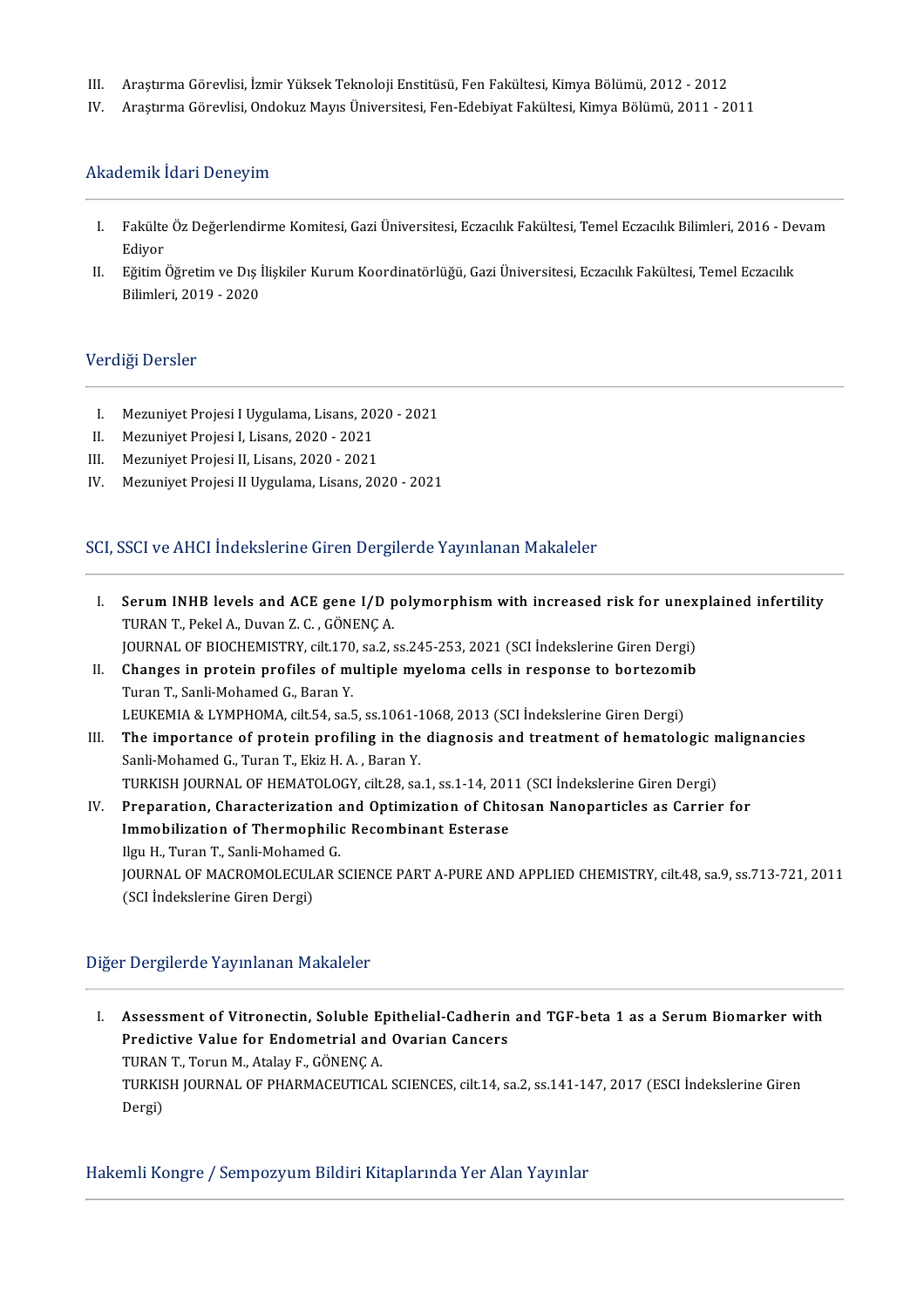| L     | Association of VEGF 936 C/T Polymorphism with VEGF Expression and Glioma Risk In Turkish<br>Population<br>TURAN T., ÖZAYDIN B., EMMEZ Ö.H., KAYMAZ A.M., IŞIK GÖNÜL İ., GÖNENC A.                   |
|-------|-----------------------------------------------------------------------------------------------------------------------------------------------------------------------------------------------------|
|       | International Eurasian Conference on Biotechnology and Biochemistry, 16 - 18 Aralık 2020, ss.171                                                                                                    |
| Н.    | Serum Fetuin-A, IL1 Beta Levels and Paraoxonase/Arylesterase Activities in Unexplained Infertility.<br>TURAN T., TAŞKAN T., pekel a., İLTEMİR DUVAN Z. C., GÖNENÇ A.                                |
|       | 13. Congress of the European Society of Gynecology (ESG 2019), VİYANA, Avusturya, 16 - 19 Ekim 2019                                                                                                 |
| III.  | The Evaluation of VEGF -2578C/A Polymorphisms in Glioma<br>TURAN T., ÖZAYDIN B., EMMEZ Ö. H., IŞIK GÖNÜL İ., KİBAR U., GÖNENÇ A.                                                                    |
| IV.   | International Hippocrates Congress on Medical and Health Sciences, Ankara, Türkiye, 1 - 03 Mart 2019, ss 18<br>Evaluation of TOS, OSI and CRP Levels in Subclinical Hyperthyroidism and Subclinical |
|       | <b>Hypothyroidism Patients</b><br>TAŞKAN T, TURAN T, OĞUZ S, KARAKOÇ M.A., ARSLAN İ.E., GÖNENÇ A.                                                                                                   |
|       | International Hippocrates Congress on Medical and Health Sciences, Ankara, Türkiye, 1 - 03 Mart 2019, ss.15-16                                                                                      |
| V.    | Subklinik Hipotiroidili ve Subklinik Hipertiroidili Hastalarda Serum Chemerin ve Vaspin Düzeyleri                                                                                                   |
|       | OĞUZ S., TAŞKAN T., TURAN T., KARAKOÇ M. A., ARSLAN İ. E., GÖNENÇ A.                                                                                                                                |
|       | 8. Türkiye Tiroid Hastalıkları Kongresi, Ankara, Türkiye, 14 - 15 Aralık 2018, cilt.105                                                                                                             |
| VI.   | Predictive Value of Serum Inhibin B Concentration in Women with Unexplained Infertility<br>TURAN T., Pekel A., İLTEMİR DUVAN Z.C., GÖNENÇ A.                                                        |
|       | 12th International Symposium on Pharmaceutical Sciences (ISOPS), Ankara, Türkiye, 26 - 29 Haziran 2018, ss.350-<br>351                                                                              |
| VII.  | Serum Carbonic Anhydrase 1 and TOS Levels in Patients with Unexplained Infertility<br>TAŞKAN T., TURAN T., PEKEL A., İLTEMİR DUVAN Z. C., GÖNENÇ A.                                                 |
|       | 12th International Symposium on Pharmaceutical Sciences, Ankara, Türkiye, 26 - 29 Haziran 2018, ss.351                                                                                              |
| VIII. | Evaluation of Vascular Endothelial Growth Factor Levels and Serum Angiotensin-Converting Enzyme                                                                                                     |
|       | Activity in Hyperlipidemia and Coronary Artery Disease<br>TURAN T., Biyikoglu F., Duru E., GÖNENÇ A.                                                                                                |
|       | Annual Meeting of the American-Society-for-Pharmacology-and-Experimental-Therapeutics (ASPET) at                                                                                                    |
|       | Experimental Biology Meeting, Illinois, Amerika Birleşik Devletleri, 22 - 26 Nisan 2017, cilt.31<br>Investigation of The Angiotensin Converting Enzyme ACE Polymorphism In Unexplained Infertility  |
| IX.   | TURAN T., Pekel A., İLTEMİR DUVAN Z. C., GÖNENÇ A.                                                                                                                                                  |
|       | 24th World Congress on Controversies in Obstetrics, Gynecology Infertility (COGI), 10 - 13 Kasım 2016                                                                                               |
| Χ.    | E Cadherin and TGF Levels in Patients with Endometrial and Ovarian Cancers<br>TURAN T., GÖNENC A., atalay f., TORUN F. M.                                                                           |
|       | International Gazi Pharma Symposium Series, 12 - 15 Kasım 2015                                                                                                                                      |
| XI.   | Serum vitronectin levels and antioxidant status in pancreatic and colorectal cancer<br>TURAN T., GÖNENÇ A., aylin s., dilşa mızrak k.                                                               |
|       | 1st International Brain Research School, 24 Ağustos - 04 Eylül 2015                                                                                                                                 |
| XII.  | The investigation of the effect of some histone deacetylase inhibitors on angiogenesis in glioma<br>TURAN T., GÖNENC A.                                                                             |
|       | 1st International Brain Research School, 24 Ağustos - 04 Eylül 2015                                                                                                                                 |
| XIII. | Serum TGF and E Cadherin Concentrations in Pancreatic and Colorectal Cancer Patients<br>TURAN T., aylin s., GÖNENÇ A., anıl oğul t., kaya d. m., ERK N.                                             |
|       | 11th International Symposium on Pharmaceutical sciences, Ankara, Türkiye, 9 - 12 Haziran 2015                                                                                                       |
| XIV.  | Changes in Serum Vitronectin Levels in Endometrial and Ovarian Cancers Compared to Healthy<br>Controls                                                                                              |
|       |                                                                                                                                                                                                     |
|       | TURAN T., GÖNENÇ A., Atalay F., TORUN F. M.                                                                                                                                                         |
| XV.   | XXV. Ulusal Biyokimya Kongresi (UBK), İzmir, Türkiye, 3 - 06 Eylül 2013<br>Changes in Protein Profiles of Multiple Myeloma Cells in response to Bortezomib                                          |
|       | BARAN Y., TURAN T., ŞANLI MOHAMED G.                                                                                                                                                                |
|       | 17th Congress of European HematologyAssociation (EHA), Amsterdam, Hollanda, 14 - 17 Haziran 2012, ss.337                                                                                            |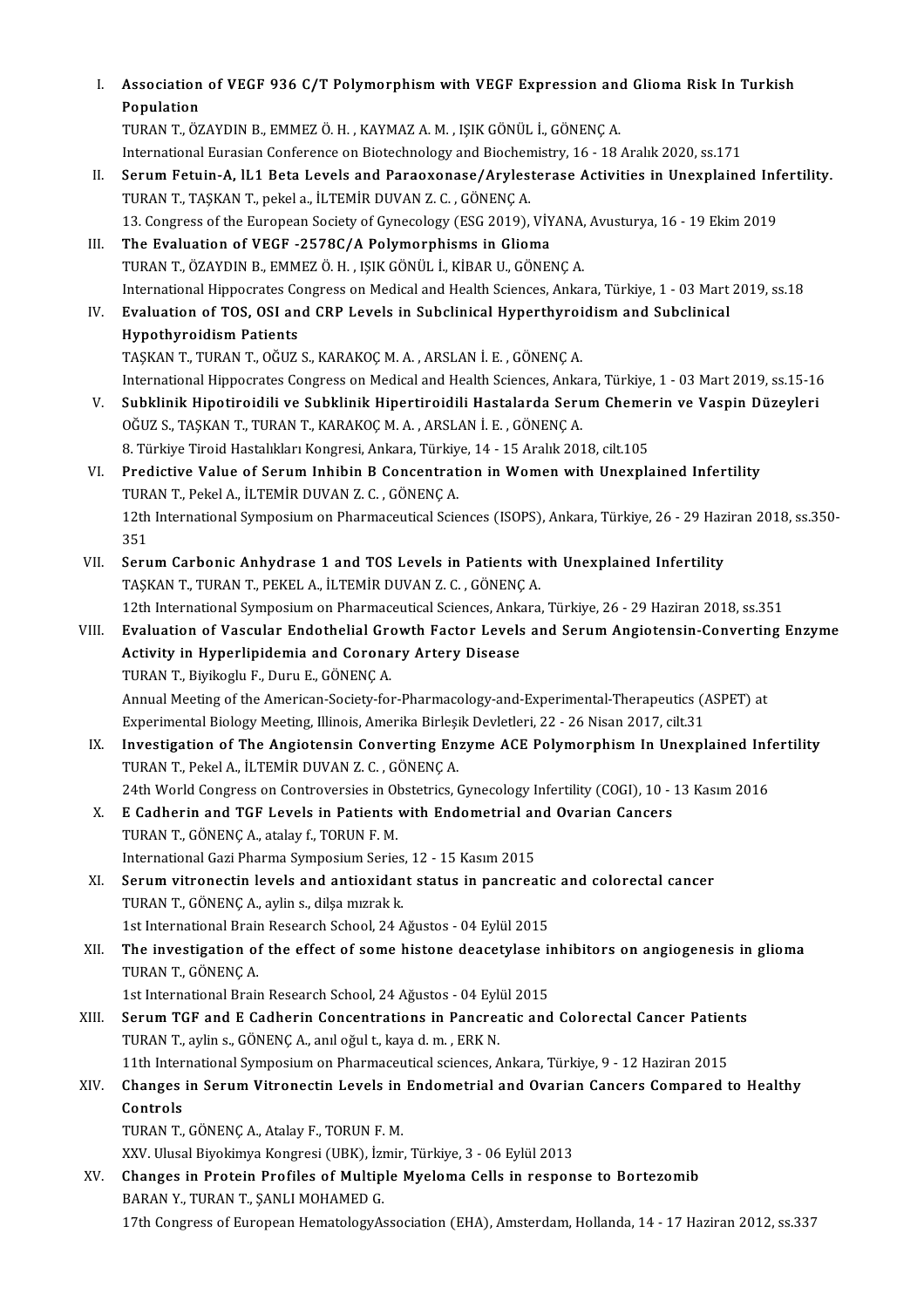- XVI. Characterization of Immobilized Thermophilic Recombinant Esterase on Chitosan Nanoparticles **Characterization of Immobilized Ther**<br>Zeybek A., TURAN T., ŞANLI MOHAMED G.<br>International Conference en EngumeScien Characterization of Immobilized Thermophilic Recombinant Esterase on Chitosan Nanoparticles<br>Zeybek A., TURAN T., ŞANLI MOHAMED G.<br>International Conference on EnzymeScience and Technology (ICEST), Aydın, Türkiye, 31 Ekim - Zeybek A., TURAN T., ŞANLI MOHAMED G.<br>International Conference on EnzymeScience and Technology (ICEST), Aydın, Türkiye, 31 Ekim - 04 Kasım 2011,<br>ss.112 International Conference on EnzymeScience and Technology (ICEST), Aydın, Türkiye, 31 Ekim - 04 Kası<br>ss.112<br>XVII. Bortezomib Uygulanan Multipl Miyelom Hücrelerinin Protein Profillerindeki Değişimlerim ss.112<br>Bortezomib Uygulanan Multipl Miyelo<br>Proteomiks Yaklaşım ile Belirlenmesi<br>TURAN T. SANLI MOHAMED G. BARAN Y Bortezomib Uygulanan Multipl Miyelo<br>Proteomiks Yaklaşım ile Belirlenmesi<br>TURAN T., ŞANLI MOHAMED G., BARAN Y.<br>27 National Hamatalagu Cangrees, Ankar Proteomiks Yaklaşım ile Belirlenmesi<br>TURAN T., ŞANLI MOHAMED G., BARAN Y.<br>37. National Hematology Congress, Ankara, Türkiye, 19 - 22 Ekim 2011, ss.57-58 TURAN T., ŞANLI MOHAMED G., BARAN Y.<br>37. National Hematology Congress, Ankara, Türkiye, 19 - 22 Ekim 2011, ss.57-58<br>XVIII. Preparation of Thermophilic Recombinant Esterase Loaded on Chitosan Nanoparticlesand Influence<br>
- 37. National Hematology Congres<br>Preparation of Thermophilic<br>on Immobilization Efficiency<br>TURAN T. Ilgü H. SANLI MOHAM Preparation of Thermophilic Reco<br>on Immobilization Efficiency<br>TURAN T., İlgü H., ŞANLI MOHAMED G.<br>Chamical Physics Congress IX (CPC IX) on Immobilization Efficiency<br>TURAN T., İlgü H., ŞANLI MOHAMED G.<br>Chemical Physics Congress-IX (CPC-IX), İzmir, Türkiye, 14 - 16 Ekim 2010 TURAN T., İlgü H., ŞANLI MOHAMED G.<br>Chemical Physics Congress-IX (CPC-IX), İzmir, Türkiye, 14 - 16 Ekim 2010<br>XIX. Immobilization and Characterization of Thermophilic Recombinant Esterase onChitosan Nano<br>nanticles
- Chemical <mark>I</mark><br>Immobili:<br>particles<br><sup>ilgü H</sup> TU Immobilization and Characterizati<br>particles<br>İlgü H., TURAN T., ŞANLI MOHAMED G.<br>Eth Nanassianse and Nanatashnelesu. particles<br>İlgü H., TURAN T., ŞANLI MOHAMED G.<br>6th Nanoscience and Nanotechnology Conference (NanoTR), İzmir, Türkiye, 15 - 18 Haziran 2010, ss.293

## Desteklenen Projeler

- esteklenen Projeler<br>I. TURAN T., GÖNENÇ A., EMMEZ Ö. H. , KAYMAZ A. M. , Yükseköğretim Kurumları Destekli Proje, Düşük ve Yüksek<br>Evreli Clial Tümörlarda Sarum Calaktin Düzeylerinin Değerlendirilmesi. 2021 Devem Ediyer TURAN T., GÖNENÇ A., EMMEZ Ö. H. , KAYMAZ A. M. , Yükseköğretim Kurumları Destekli Proje,<br>Evreli Glial Tümörlerde Serum Galektin Düzeylerinin Değerlendirilmesi, 2021 - Devam Ediyor<br>Teskan T. Turan T. Gönens A. Vükseköğreti I. TURAN T., GÖNENÇ A., EMMEZ Ö. H. , KAYMAZ A. M. , Yükseköğretim Kurumları Destekli Proje, Düşük ve Yüksek<br>Evreli Glial Tümörlerde Serum Galektin Düzeylerinin Değerlendirilmesi, 2021 - Devam Ediyor<br>II. Taşkan T., Turan T
- Evreli Glial Tümörlerde Serum Galektin Düzeylerinin Değerlendirilmesi, 2021 Deva<br>Taşkan T., Turan T., Gönenç A., Yükseköğretim Kurumları Destekli Proje, Açıklanama<br>Karbonik Anhidraz I Antikorları ve Oksidatif StresinDeğe II. Taşkan T., Turan T., Gönenç A., Yükseköğretim Kurumları Destekli Proje, Açıklanamayan İnfertilitede Serum Anti<br>Karbonik Anhidraz I Antikorları ve Oksidatif StresinDeğerlendirilmesi, 2018 - 2020<br>III. Gönenç A., Turan T. Karbonik Anhidraz I Antikorları ve Oksidatif StresinDeğerlendirilmesi, 2018 - 2020
- III. Gönenç A., Turan T., Yükseköğretim Kurumları Destekli Proje, İnfertilite hastalarında Angiotensin C<br>Enzyme ACE Polimorfizminin İncelenmesi, 2015 2016<br>IV. Şanlı Mohamed G., TÜBİTAK Projesi, Kitosan Nano parçacıklar İ
- Enzyme ACE Polimorfizminin İn<br>Şanlı Mohamed G., TÜBİTAK Pro<br>İmmobilizasyonu, 2011 2012

# İmmobilizasyonu, 2011 - 2012<br>Bilimsel Kuruluşlardaki Üyelikler / Görevler

- I. YaşamBilimleriDerneği,YönetimKuruluÜyesi,2018-DevamEdiyor ,Türkiye
- I. Yaşam Bilimleri Derneği, Yönetim Kurulu Üyesi, 2018 Devam Ediyor , Türkiye<br>II. American Society for Pharmacology and Experimental Therapeutics (ASPET), Üye, 2016 Devam Ediyor , Amerika<br>Birleşik Devletleri Yaşam Bilimleri De<br>American Society f<br>Birleşik Devletleri<br>Türk Birokimua D
- III. Türk Biyokimya Derneği, Üye, 2013 Devam Ediyor , Türkiye

## Atıflar

- tıflar<br>|-<br>|I. | Toplam Atıf Sayısı (WOS): 14<br>|- | b.indeksi (WOS): 2
- I. Toplam Atıf Sayısı ('<br>II. h-indeksi (WOS): 2 II. h-indeksi (WOS): 2<br>Ödüller

- düller<br>I. Turan T., Silver Rose Young Investigator Award, Cellular Neuroscience And Oxidative Stress Society, Ocak 2015<br>I. Turan T. Boster Birinciliği, Cellular Neuroscience And Ovidative Stress Society, Ocak 2015 I. Turan T., Silver Rose Young Investigator Award, Cellular Neuroscience And Oxidative Stres<br>II. Turan T., Poster Birinciliği, Cellular Neuroscience And Oxidative Stress Society, Ocak 2015<br>II. Turan T. Poster Üsünsülüğü, C
- 
- I. Turan T., Silver Rose Young Investigator Award, Cellular Neuroscience And Oxidative Stress S.<br>II. Turan T., Poster Birinciliği, Cellular Neuroscience And Oxidative Stress Society, Ocak 2015<br>III. Turan T., Poster Üçüncül II. Turan T., Poster Birinciliği, Cellular Neuroscience And Oxidative Stress Society, Ocak 2015<br>III. Turan T., Poster Üçüncülüğü, Cellular Neuroscience And Oxidative Stress Society, Ocak 2015<br>IV. Turan T., Travel Grant Awa
-